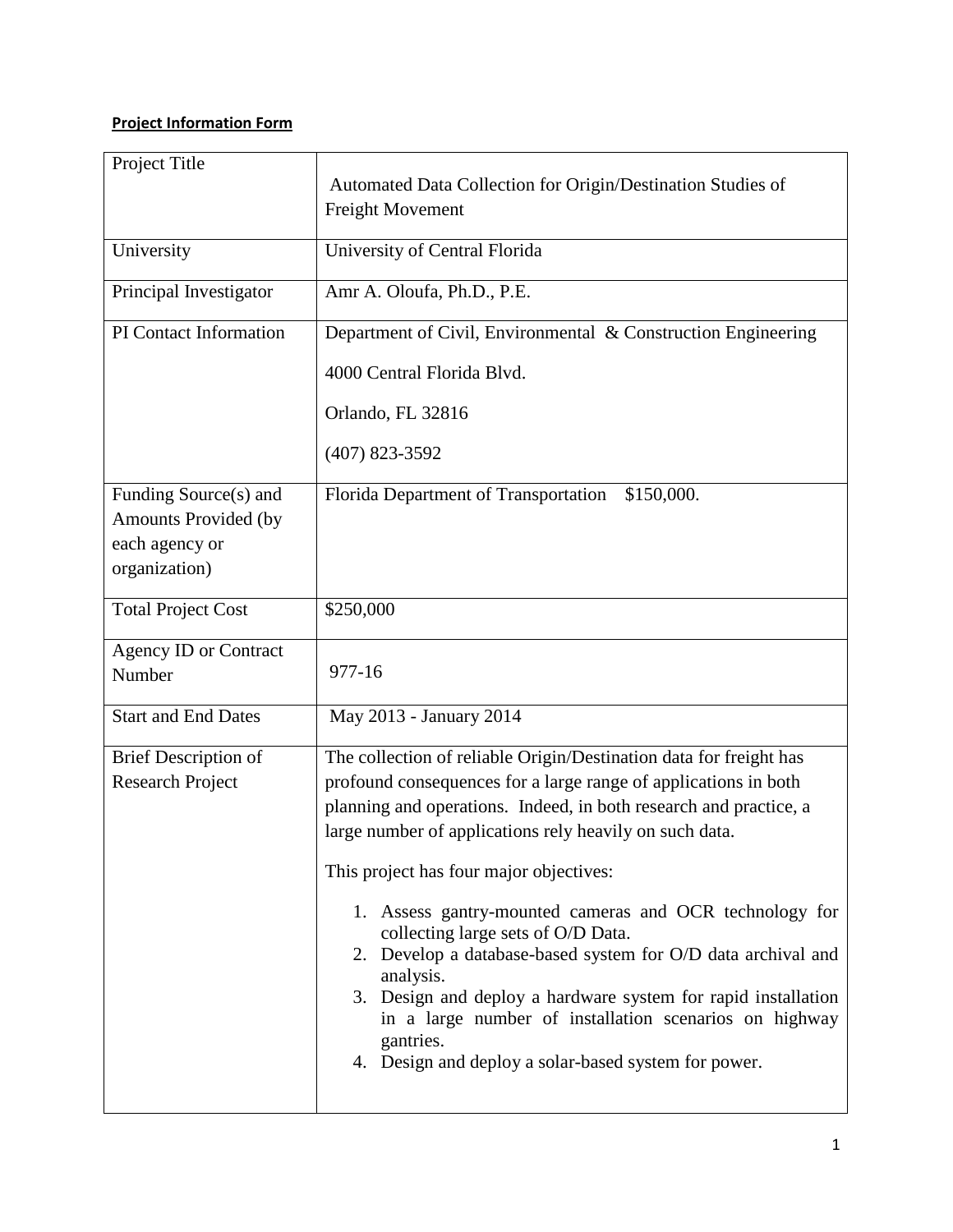| Describe Implementation  | This is a practically oriented project which relies data collected from |  |  |
|--------------------------|-------------------------------------------------------------------------|--|--|
| of Research Outcomes (or | cameras mounted on several highway gantries, lighting systems for       |  |  |
| why not implemented)     | license plate reading, solar power, and software for data analysis.     |  |  |
| (Attach Any Photos)      |                                                                         |  |  |
| Impacts/Benefits of      | An inexpensive and automated method for Origin/Destination data         |  |  |
| Implementation (actual,  | collection.                                                             |  |  |
| not anticipated)         |                                                                         |  |  |
|                          |                                                                         |  |  |
|                          |                                                                         |  |  |